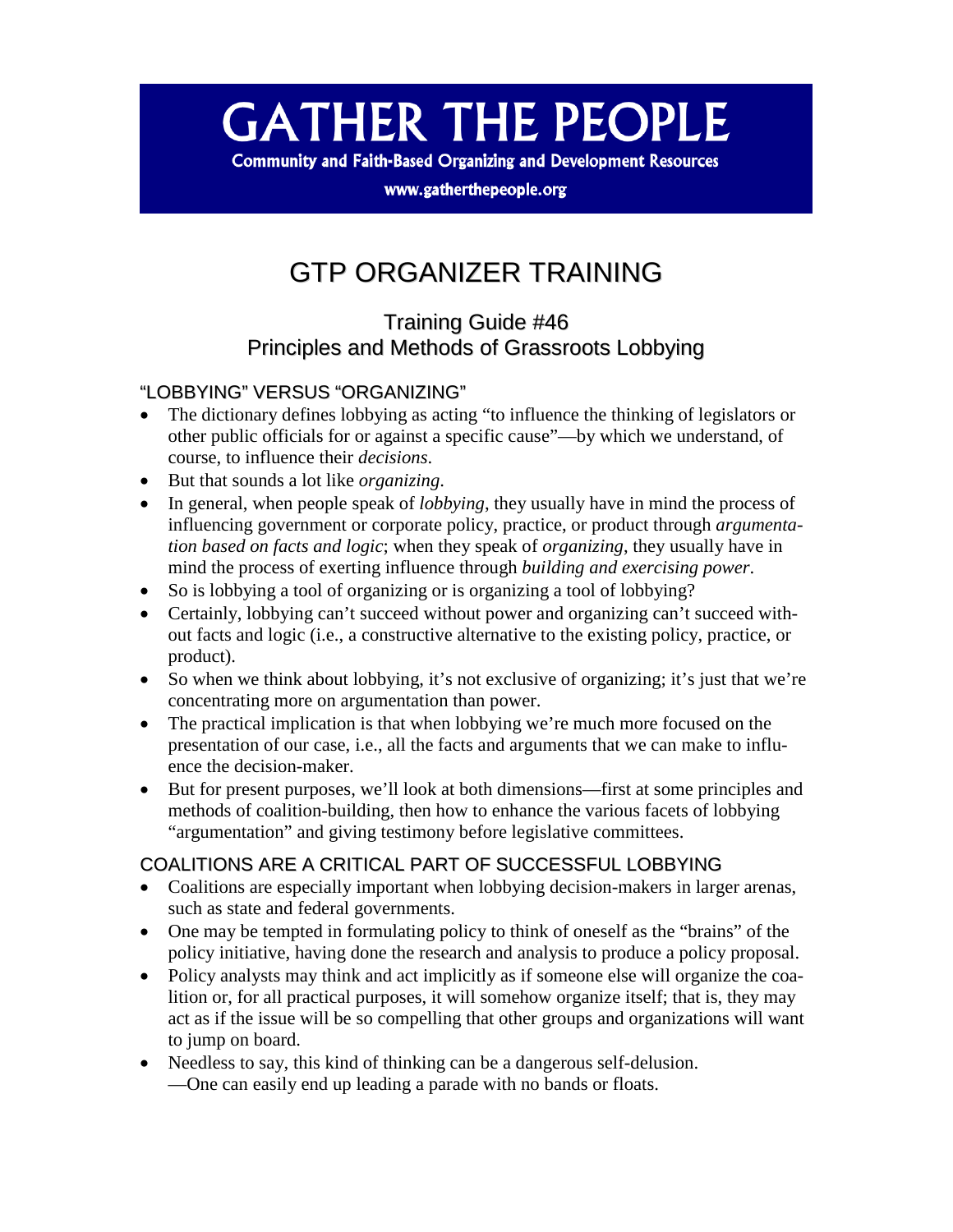- —It's possible to alienate others by excluding them from the policy-formation process and, if they don't own it (i.e., if it doesn't represent their interests the way they want them to be represented), they won't invest in it.
- —One can seriously miscalculate the reactions to a proposed policy.

#### WHAT ARE THE BASIC RULES IN CHOOSING LOBBYING COALITION PARTNERS?

- The accepted wisdom on the subject of choosing coalition partners in lobbying is that we can't afford "enemies"? (Whoever supports our position is potentially a partner, notwithstanding that we have other disagreements on values, principles, or policies.)
- But it's still important to understand coalition partners' ideologies and interests. (Because it gives us some idea of their "limits" on any particular issue, i.e., how far we can rely on them, and how other interests may react to our alliances with them.)
- Every choice of a coalition partner, like every issue pick, entails both winning *and* losing support elsewhere.

#### ATTENTION TO THE ADMINISTRATIVE DETAILS OF MOBILIZING SUPPORT IS A BASIC LOBBYING ASSET.

- Ability to keep detailed and accessible records is critical to mobilizing grassroots support for lobbying.
- It's essential to have a database management system that not only keeps track of all contacts, whether supporters or decision-makers, but one that can easily print out calling lists, reminder notices, turnout letters, etc.
- It's essential to have an e-mail and fax broadcasting capability.
- It's essential to build an inventory of web sites for quick research and reference.

#### WHAT ARE SOME IMPLICATIONS OF ESTABLISHING PRIORITIES?

- Virtually every policy proposal regarded as constructive also has a destructive effect by someone else's lights.
- Taking a position on a policy proposal automatically means gaining and losing allies.
- Politics is about compromise, so you not only get less than what you want when you "win," you also get some of what someone else wants.
- Much of the bargaining goes on within your own coalition or organization.

#### WHAT ARE THE PRACTICALITIES OF COALITION COMPROMISE WHEN LOBBYING?

- Whether you lose your constituency or your coalition partners is, of course, important—give away too much and you undermine your credibility with your constituency; give away too little and you lose your coalition partner.
- But hanging on to principle in some cases, when the result of caving would create a sense of outrage among supporters, can stiffen resistance and win new support, ramping up the campaign's energy.
- Giving up something to the preferences of a coalition partner can strengthen the coalition, i.e., help the "builds: while temporarily setting aside the need for "wins."

#### HOW DO YOU CHOOSE A DECISION-MAKING TARGET?

- One approach, "think about who can have the greatest impact on policy decisions."
- Another criterion: who is the lowest-level decision-maker in the system with the power to give you what you want?
- Why?

—The higher you go, the more clout you need.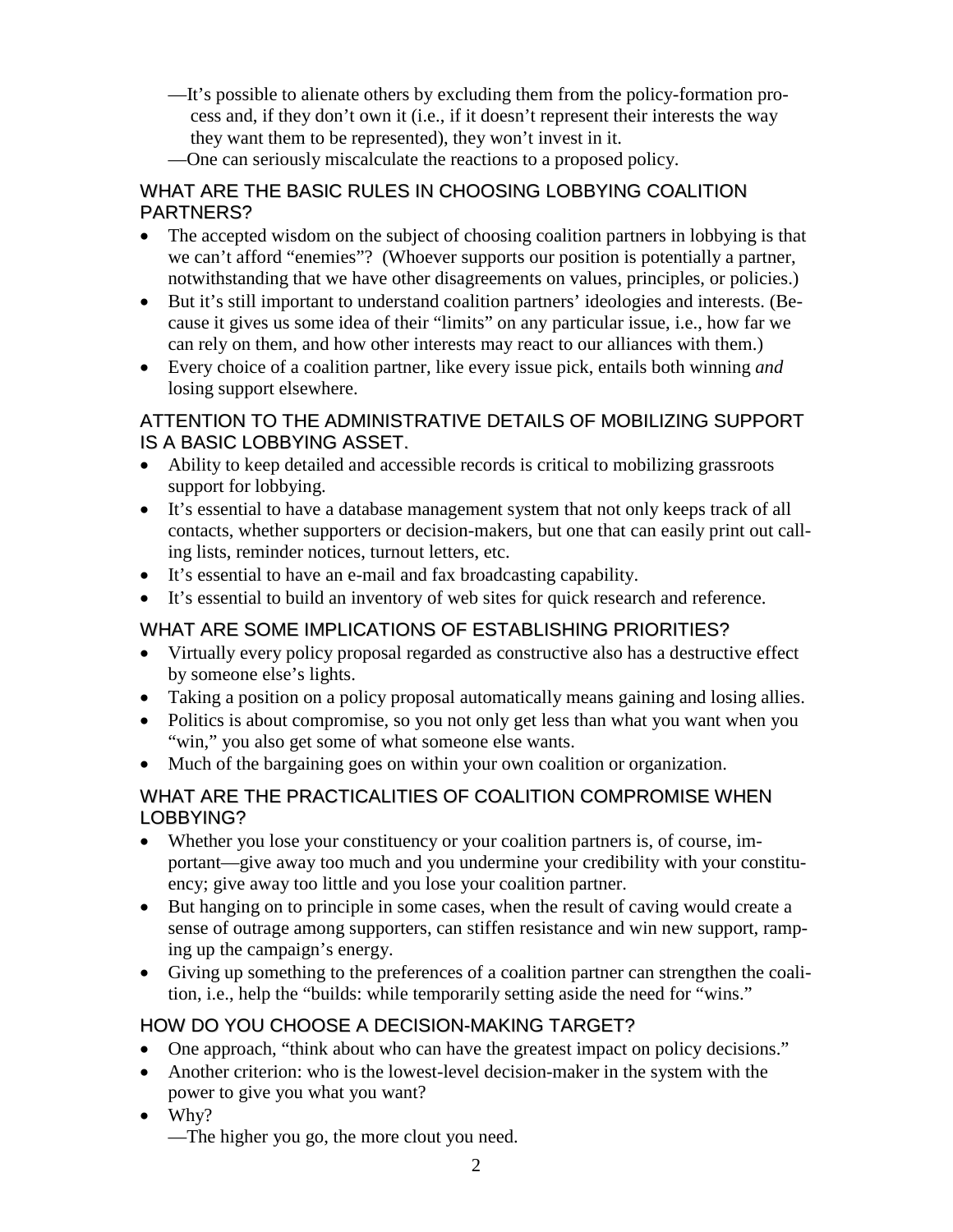—When you start high, invariably you're asked if you tried low.

—Learn on the less important targets.

# THERE ARE THREE KINDS OF LOBBYING TARGETS: DIRECT, INTERMEDI-ATE, AND INDIRECT.

- "Direct" targets are the actual decision-makers;
- "Intermediate" targets "transmit the message" to the real or direct target.
- "Indirect" targets are individuals and organizations that can influence direct targets: —For example, well-known business contributors to a representative's campaign.
	- —The contributor, unused to and uncomfortable with pressure, gets the representative's attention to the issue and our group.

#### WHAT ARE SOME OF THE QUESTIONS TO ASK WHEN DEVELOPING A STRATEGY FOR A LOBBYING CAMPAIGN?

- Who are our potential allies?
	- —What are their potential stakes?
	- —What resources can they bring to the effort?
	- —How will this campaign affect our traditional allies?
- Who are our potential adversaries?
	- —What are their potential stakes?
	- —What resources can they bring to oppose us?
	- —How will this campaign affect our traditional adversaries?
- Who are the third-party players, such as independent public-interest research organizations, print and electronic media, and nonpartisan voters' leagues?
	- —How will they cut the issue?
	- —Do they have a biased track record on this issue?
	- —Do we have any friends among them?
- What's the potential gain or loss in organizational mileage?
	- —How will this affect our membership?
	- —Will it build the leadership?
	- —Does it give us a fundraising handle?
- What's our assessment of the strategic resources required to win?
	- —People
	- —Allies
	- —Handles
	- —Intelligence and information
- What's our assessment of *our* current and potential strategic resources for this issue?
	- —People
	- —Allies
	- —Handles
	- —Intelligence and information
- Is the timing right?
- What other options do we have to achieve our goals and objectives?

#### THERE IS SOME OPINION THAT BUREAUCRATS ARE RELATIVELY FREE TO IGNORE OUTSIDE PRESSURE.

- The basic rule of pressuring targets is that politicians react to publicity that reflects on their character, bureaucrats react to disrupting their provision of services and programs, and corporations react to loss of their product's reputation.
- How might it be possible to pressure bureaucrats?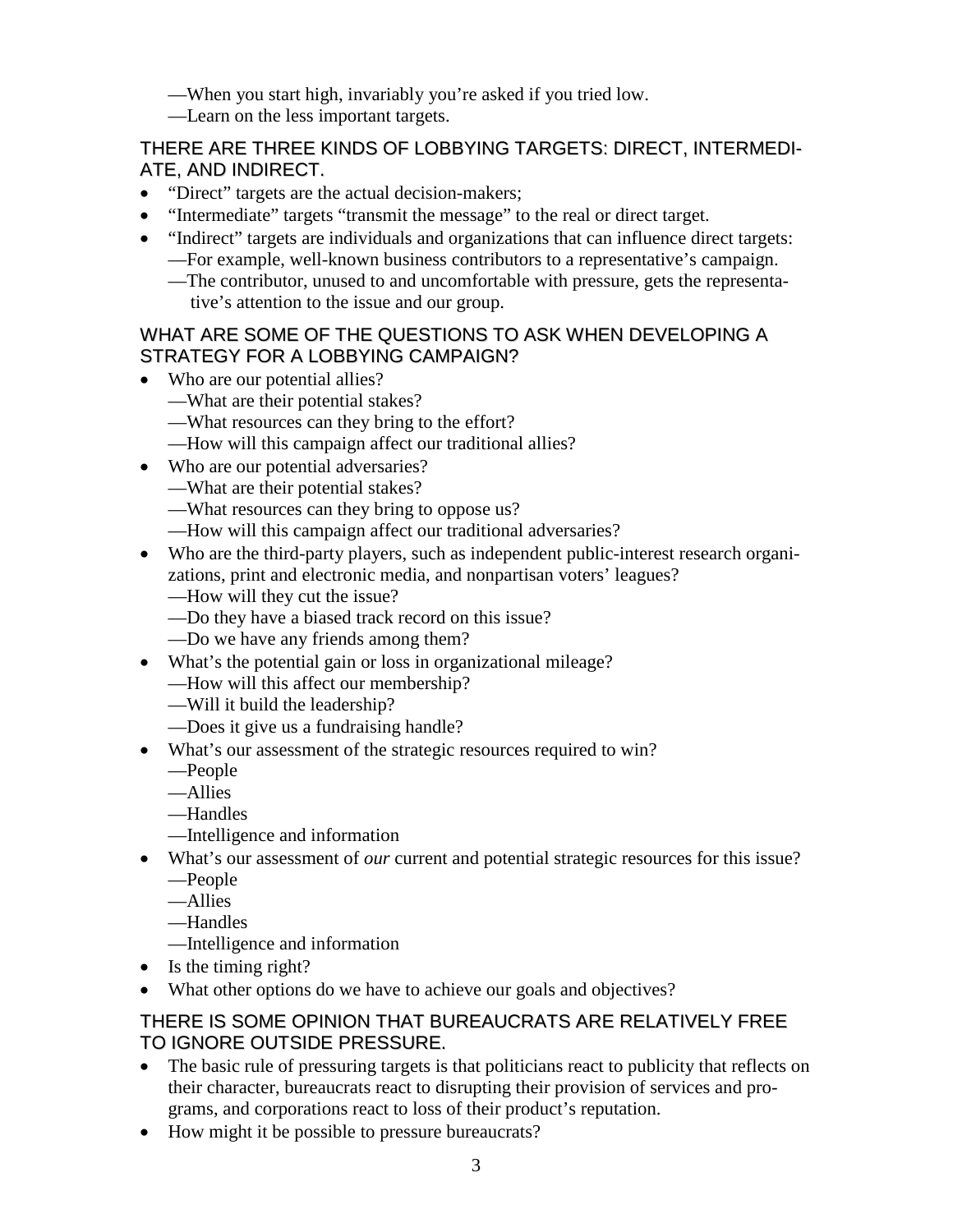- —Go after their elected bosses on related character issues.
- —Disrupt their delivery of services; for example: pressure a tax assessor to keep some of his offices open during evening hours for the convenience of working people by organizing a large number of people to file assessment challenges and stop up his operation, with high-exposure media coverage.
- —Make them *fully* live up to their own bureaucratic rules.

#### WHEN PLANNING TO LOBBY ON AN ISSUE OR POLICY, IT'S ESSENTIAL TO KNOW THE OFFICIAL'S VIEWS *BEFORE* THE MEETING, WHICH CAN BE LEARNED FROM SEVERAL SOURCES.

- Archives of the major daily newspaper in the district (often available online)
- Internet search on the representative's name
- County clerk/secretary of state for campaign contribution reports
- Usual legislative voting and speech-making records

#### HOW DO YOU BUILD A RELATIONSHIP WITH THE DECISION-MAKER YOU WANT TO LOBBY?

- Spend less time talking and trying to persuade, especially at the outset.
- Ask penetrating and challenging questions, the answers to which foster insight and are gauged to your solution strategy.
- Give direct testimony about the human pain of the problem.
- Always treat the target with kindness and respect, and, if you can manage it, graciousness—it's the ethos of the legislature, despite your momentary disappointment or annoyance (which is easier to say than do, but made more possible by pre-meeting role-plays).
- Always present your credential clearly and don't brag or be falsely modest about your support in the district.

#### HOW DO YOU EXERT DISPROPORTIONATE INFLUENCE ON THE MEDIA SO THAT THEY WILL INFLUENCE THE DECISION-MAKER?

- Use all your usual media know-how.
- Form a citizens' commission, take quotable testimony, prepare a report, and deliver it with lots of fanfare.
- Do a major newsworthy action that involves action from the perspective of the electronic media.
- Tie your story to other major news events and, at a minimum, get a front-page or page-two sidebar.

#### HOW DO WE KNOW WHAT ARE THE MOST IMPORTANT INFLUENCES ON LEGISLATORS' DECISIONS?

- We have a number of self-reporting studies.
- But these studies are subjective and rely on the honesty of the subject.
- We shouldn't expect anyone to admit, "I was bought by big business."

# WHAT *REALLY* MOTIVATES DECISION-MAKERS?

- Be very cautious about *generalizations* in this area, but use the following list to sensitize yourself to each individual's possible motivations.
- Possible motivations include:
	- —Anything that advances one's career
	- —Avoiding pain and punishment (e.g., bad publicity)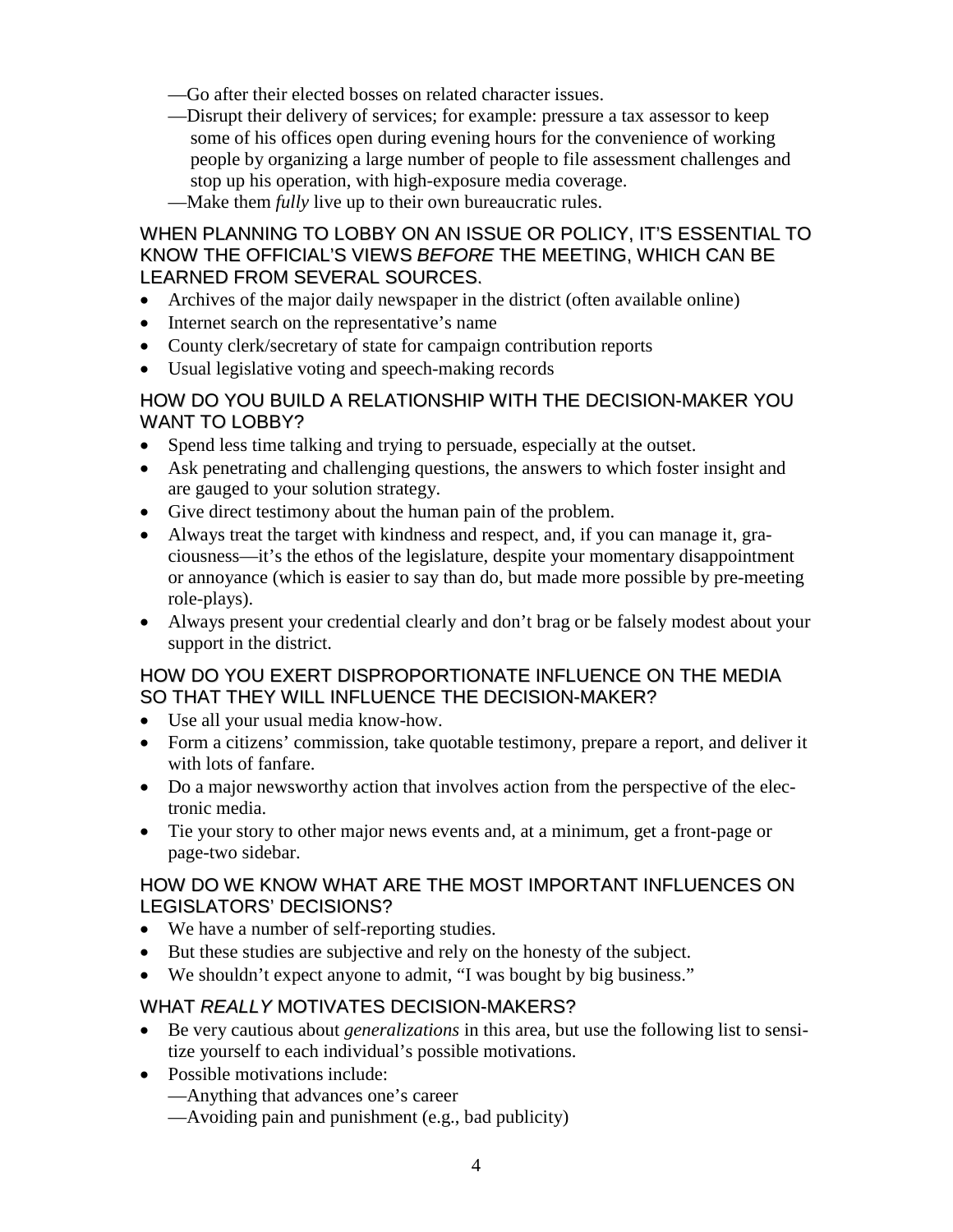- —Engendering "good will," especially with big contributors and the majorityconstituency
- —Satisfying outstanding political IOUs and acquiring IOUs
- —Acquiring and conserving electoral resources
- —What fits the target's definition of the "public interest"
- —What fits someone else's definition of the "public interest"
- Decision-makers also have overall styles of operating and areas of interest:
	- —Ideas (especially those that are innovative or on the cutting edge)
		- —Impacts on constituents
		- —Policy action (movement and passage of legislation)
		- —People and relationships

#### NOTWITHSTANDING THE DIFFICULTIES OF ANSWERING THESE QUES-TIONS, WE STILL HAVE TO PREPARE OUR ARGUMENTS.

- The basic job is to argue so convincingly that we get the target to modify his or her definition of the situation.
- The argument is always audience-centered, i.e., the test of the argument is whether it persuades a particular audience, not whether we think it's valid.
- To generate such an argument we have to ask ourselves several questions:
	- —What's the target's present focus and what do I want it to be?
	- —What are the target's definitions of reality and how might they be changed?
	- —What are the target's related value preferences and how can I argue them?
- In answering these questions we have to determine the overall position of the target, whether:
	- —An *active ally*, whose interest we need to maintain with attention and information.
	- —A *committed opponent*, who for the most part we're not interested in reaching because debate with this individual tends to harden his or her position.
	- —An *uninvolved target*, who we want to get involved with a limited commitment that, in time, can be built into a larger commitment.
	- —An *ambivalent target*, who may initially appear as an opponent or apathetic, and who we avoid debating but instead agree to disagree with, while keeping up a steady barrage of facts on conditions that support our point of view.

# WHAT ARE THE ESSENTIALS OF THE POLICY BRIEF?

- A "brief," which is a term taken from legal practice, is a formal outline listing main contentions along with supporting evidence and documentation.
- A policy brief is a detailed set of arguments and supporting evidence on *both* sides of a policy proposal (for reasons that will become clear momentarily).
- The brief is organized around a set of issues that cover all the essentials of the policy proposal.
- These are not "issues" in the precise way we think of them in the organizing arena but rather potential points of contention in an argument.
- The brief is a resource you use in a variety of ways, but it's not given to the press or the policy-maker in its raw form.
- The brief can include three kinds of arguments:
	- —*Arguments based on definition*, for example: "community mental health services are a good investment" depends on the definition of what regards as "a good investment."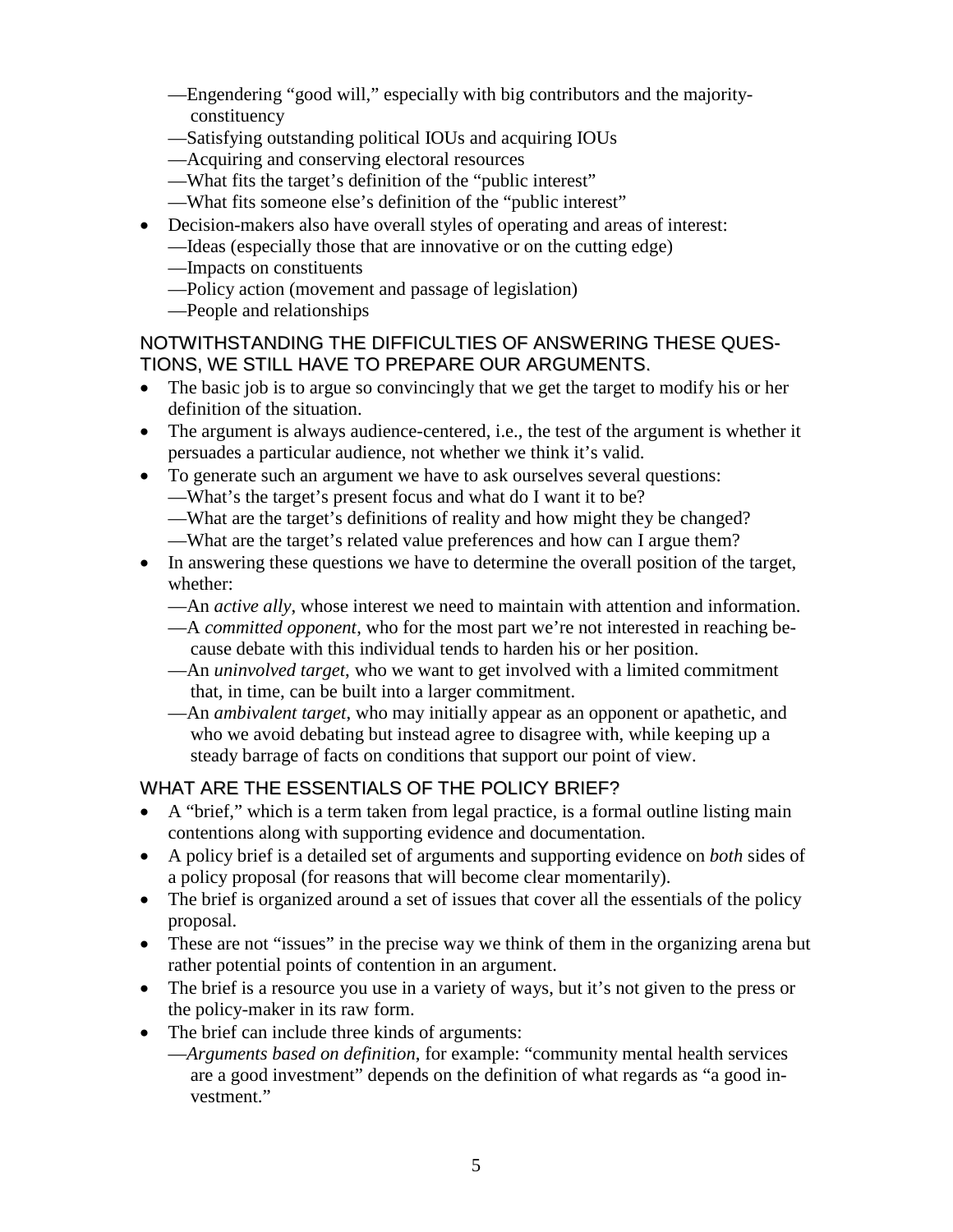- —*Arguments based on cause and effect*, for example: "toxic chemicals in the soil cause an upsurge in cancer rates" depends on whether we can prove (i.e., argue effectively) the causal relationship.
- —*Arguments for action* have to answer four basic questions: Is there a need for change that justifies the action? Will the proposed action meet the need? Is the proposed action feasible? Will the benefits of the proposed action outweigh any harmful consequences?
- The basic outline of the brief includes:
	- —Need for a change
	- —The proposed plan for change
	- —The feasibility of the proposed plan
	- —The potential positive and negative consequences of the proposed change
	- —The rebuttal to the arguments against the proposed change

PREPARING TO MEET AND MEETING WITH A DECISION-MAKER AND IN THE MEETING ITSELF, FOCUS ON THE TARGET'S INTERESTS, NOT YOUR OWN—AND PRE-TEST EVERYTHING FROM BEHIND THE TARGET'S EYE-BALLS

- Pre-test everything from behind the target's eyeballs.
- Stay focused on the decision-maker's interests.
- Review all the points of your policy presentation from the target's perspective.
- Show that the position on the policy you're promoting will, from the decisionmaker's perspective, by welcomed and appreciated by the target's constituents.
- Remember, especially, that in addition to your policy proposal, *you* are being sized up—so be sure to pay attention to how you will be perceived by he target.

#### GROUP MEETINGS WITH TARGETS WILL MAKE MORE OF AN IMPRESSION THAN MEETING AS AN INDIVIDUAL

- Three levels of preparation:
	- —*One-to-one preps with leaders* build essential understanding about your issue, agenda, process, and discipline.
	- —A *planning meeting* in which the agenda and process are set, including the questions to the target and who's going to ask them, introductions and credential and who's going to give them, etc.
	- —A *role-play rehearsal* in which the target's possible reactions and how to handle them are explored.
- Many of the basic rules of research actions apply here, including a post-meeting debriefing.
- The best group meeting is when you invite the target to a meeting with hundreds of your organization's members.
	- —Such actions have their own rules and structure, which are covered in other training materials.
	- —One basic rule, however, is that the agenda explicitly states in large print, "No questions or comments will be taken from the floor."

#### YOUR BASIC AGENDA FOR THE MEETING

- Credential
- Your interest/stake in the policy
- Your reasons for favoring the policy
- Arguments against your proposal and your rebuttals to them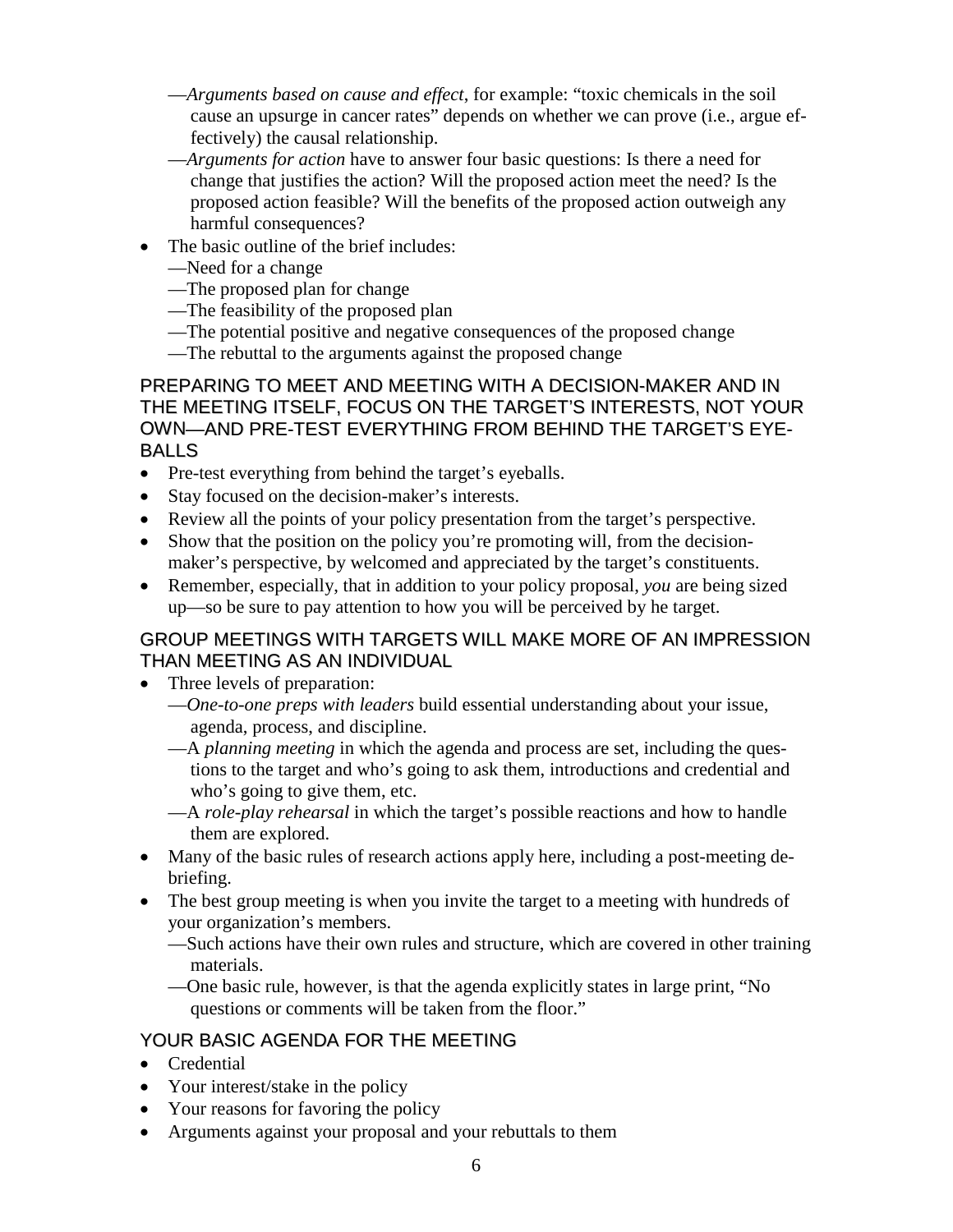• Closing questions (asking for commitments)

# ASKING FOR A COMMITMENT

- Always ask and be direct: "Will you vote for our bill in committee and if it gets to the floor?"
- If it's too early to expect a commitment, ask for a commitment on *when* a commitment will be made: "Our members would like to know when you'll commit yourself on this issue—for or against."
- After your meeting with the decision-maker, maintain follow-up whenever you have new information, developments, added coalition partners, etc., and keep posing the commitment question.
- Never make threats or slam the door.
- Always be thorough, accurate, and honest in presenting information.
- Let the decision-maker take the credit in his or her press release and media interviews; you take the credit in yours.
- You don't win the policy debate with good information alone, but you may win the good will and appreciation of the target (if a legislator) for providing it—you may lose the issue but win the relationship.
- Remember, your information and arguments don't prove that you're right, only that your position is sensible and defensible and in the interests of many voters.
- The hardball side of this process is your power base.

#### TESTIFYING IN LEGISLATIVE HEARINGS IS A COMMON ASPECT OF LOB-BYING.

- Although the ostensible purpose of legislative hearings is to gather information, legislators are usually well-informed through the work of their own staff and information provided to them directly through a wide range of public, private, and nonprofit lobbying organizations.
- The legislative hearing, however, gives the lawmakers the opportunity to hear all sides of an issue and to ask questions and challenge witnesses in a relatively brief span of time.
- It also gives them an opportunity to pose as wise and statesmanlike in front of the media.
- Basic rules for testifying in legislative hearings:
	- —Decide first whether it's useful to testify at a particular hearing, which it may not be if you're only going to be used as a punching bag by an overtly hostile legislator (unless this fact offers a good likelihood for sympathetic press coverage).
	- —Try to find out why the hearing is being held at this particular time, which you may be able to learn from friendly lobbyists and advocacy groups.
	- —Check to see if your representative is on the committee, which increases your chances for getting to testify.
	- —If you're not allowed to testify, submit written testimony—which can also be given to the press, and which may be just as valuable as testifying.
	- —Keep focused on your purpose, which is to get your side of the issue out, and on your audience (whether the legislators, the news media, friendly committee members who need ammunition to support your position, etc.).
	- —Make sure you know who else is testifying at the hearing (the committee chairperson's staff director is usually willing to share that information), so you know what arguments your opposition will be making.